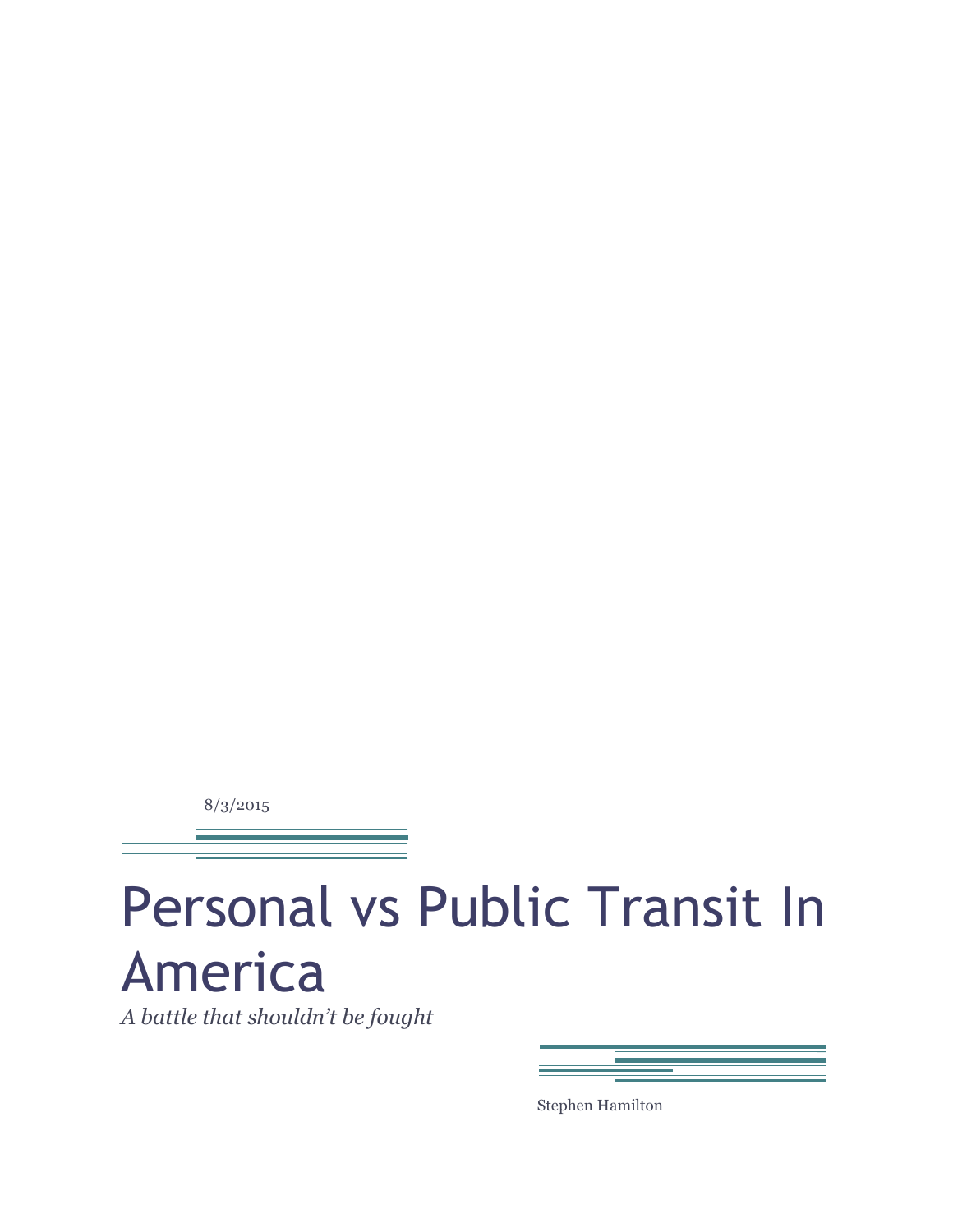# Personal vs Public Transit In America

#### *A battle that shouldn't be fought*

The human being may be the original mobile device. Even in ancient times some human beings managed to travel great distances – as in intercontinental distances. But until relatively recently, most humans lived mostly local lives. As recently as a 100 years ago, America was still a mostly rural nation. Most people lived on farms and only left those farms occasionally, usually to travel only to a small town center nearby. The average per capita miles per day travelled was comfortably in the small single digit range.

But in the second half of the twentieth century Americans migrated in vast numbers to the cities, and more specifically to the suburbs surrounding cities. Public roads and private automobiles facilitated this expanse of the suburbs, by allowing greater and greater distances to be traveled between home and work, thus allowing sprawl as a mechanism to control housing prices. Today most Americans are suburban dwellers, and the average per capita miles traveled is in the mid thirties  $(\sim 34.2)$ .

So "transit" – using a vehicle of some sort to get from one place to another in a relatively short period of time – is an integral part of American life. Our society has evolved to provide a multitude of transit systems which may be used. Understanding and utilizing these systems is now a part of our culture. But real understanding, and application of critical thinking and analysis to these systems is something only a few experts and urban planners typically do.

This document is intended for that expert audience. A taxonomy is offered for organizing and categorizing the transit options. The economics of transit are examined (in a qualitative fashion) to explain how the systems have evolved to their present status in America, and to predict their future health. This analysis is used to propose new alternatives which are a better fit for the market demand.

### All Transit is "Personal"

It is important to start out by making a perhaps obvious, but nonetheless very important point – all transit demand is "personal". If transit is travel from one place to another, then those endpoints are unique to the commuting individual. Also, the time the travel is performed is unique to the individual. So the total market demand for transit is defined by a population of "personal" trips. Those "personal" trips are sometimes clustered into small groups, such as a part of a family travelling together for shopping or entertainment. But a large percentage of the demand is truly individual, and those individual trips are the units of the market demand.

Each of the transit systems that exist today are an attempt to serve a specific portion of this population of personal trips. Most of them are "mass" transit systems. The purpose of a "mass" transit system, as the name suggests, is to move a large number of people to or from a common location in a short period of time. So it serves a subset of the personal transit demand defined by the common endpoints of the individual trips. Mass transit systems are a natural fit for core areas in cities. High density is part of the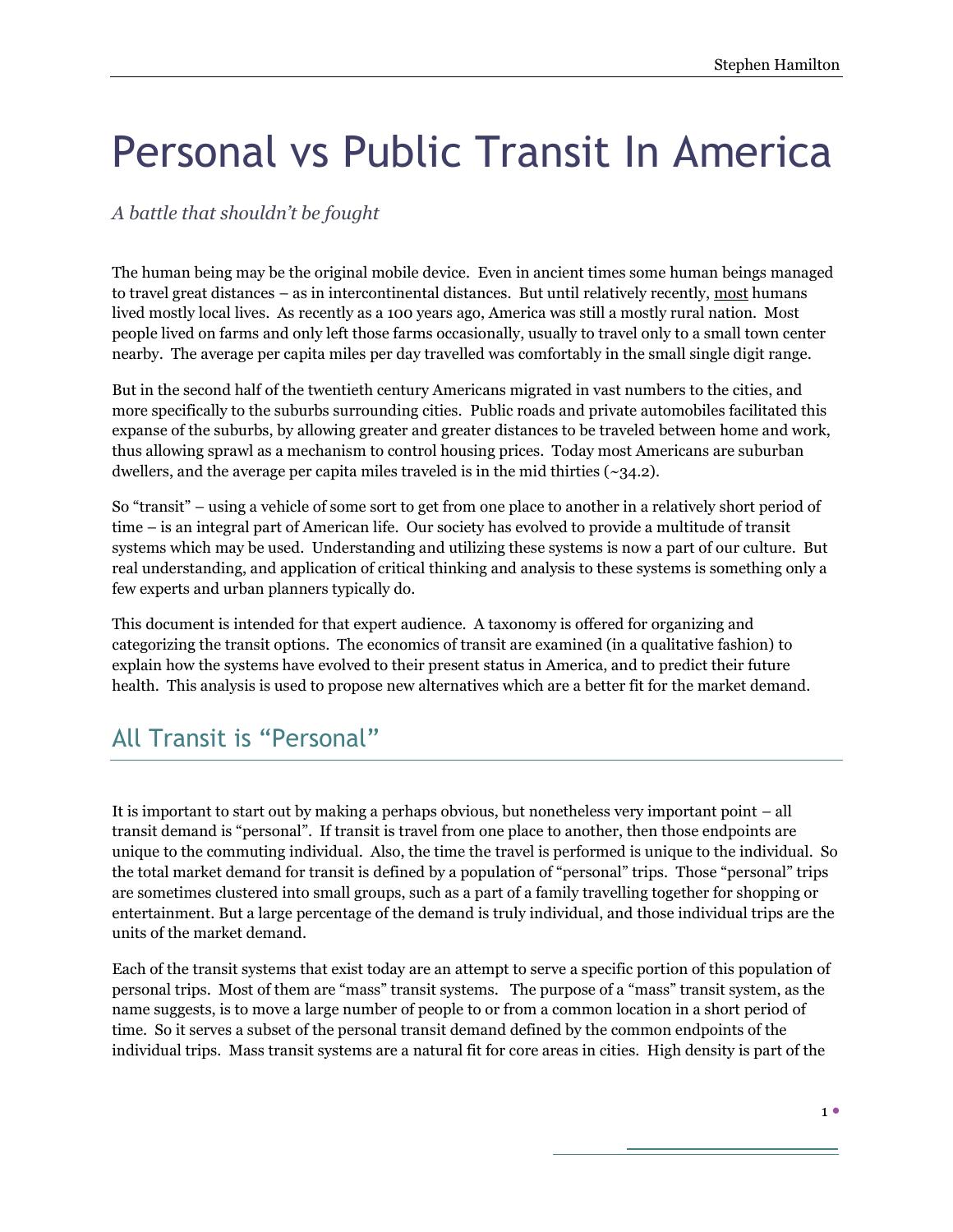very nature of a city. A city is the clustering of people around a set of shared public locations – museums, sporting arenas, concert halls, government buildings, etc. When an "event" is held at any of these locations it requires a large number of people to gather at the appointed time for the event. Most of these people do not live within walking distance of the event location. Therefore the event generates demand for a mass transit capability – generates demand for a large number of personal transit demand units (trips) having a common endpoint and time.

Mass transit systems are of necessity shared vehicle solutions. Large vehicles are needed to accomplish the "mass" movement. Large occupancy of those vehicles is necessary to operate them cost effectively. This means mass transit destinations must be chosen carefully, as those frequently common to a large number of personal trips. The practical outcome of this limitation is that mass transit systems can only fulfill a portion of each personal transit trip. So even a mass transit trip implies personal transit. For example, personal transit is used between home and a light rail station, so that the mass transit light rail can be used to and from a downtown arena.

It is a reality, that cities create their own refugees. The very density of a city creates a high degree of competition for space. This tends to drive up the price of that space. This of course drives a number of people to seek a less expensive place to live (and perhaps work), usually in the area surrounding the city. The America suburbs are the compromise solution – enough room to live comfortably at a reasonable price; yet dense enough to reasonably support commercial and governmental services. By 2010 86% of the American urban population actually lived in the suburbs - that is about 6 people live in the suburbs of a city for each one that lives in the city core.

The lower density of the suburbs make them a poor fit for mass transit systems. Suburban transit demand is perhaps only slightly more spread out in time than mass transit demand – as one might compare the evening commute hours vs the starting time of the baseball game or concert. But suburban transit lacks the common origin or destination of mass transit. Suburban commuting is the classic example of personal transit – a large number of people travelling at the same time from a large number of origins to a large number of destinations. They all live in different houses, and work at different job sites, and transit between the two locations twice a day.

## Taxonomy and Analysis

The following taxonomy is proposed as a useful way of organizing the transit systems for analysis. The systems are grouped in two dimensions. The first dimension describes the entity that operates the transit system as either a private individual or company, or as a public entity like a city government or a transit district. The second dimension describes how the transit vehicles are used by the riders. The vehicles are either used exclusively for one trip at a time, or are shared by a collection of people on separate trips. The figure below shows this organization, and places within it a set of transit systems that are most commonly found in America.

When the transit vehicles are "personal", they tend to be smaller. Because they are exclusively used, for one trip at a time, they tend to travel along a direct route between the endpoints specific to that trip. This minimizes travel time, which maximizes re-use of the vehicle by other travelers, thus improving the cost effectiveness of the solution. Personal vehicles also tend to be highly accessible and nearly immediately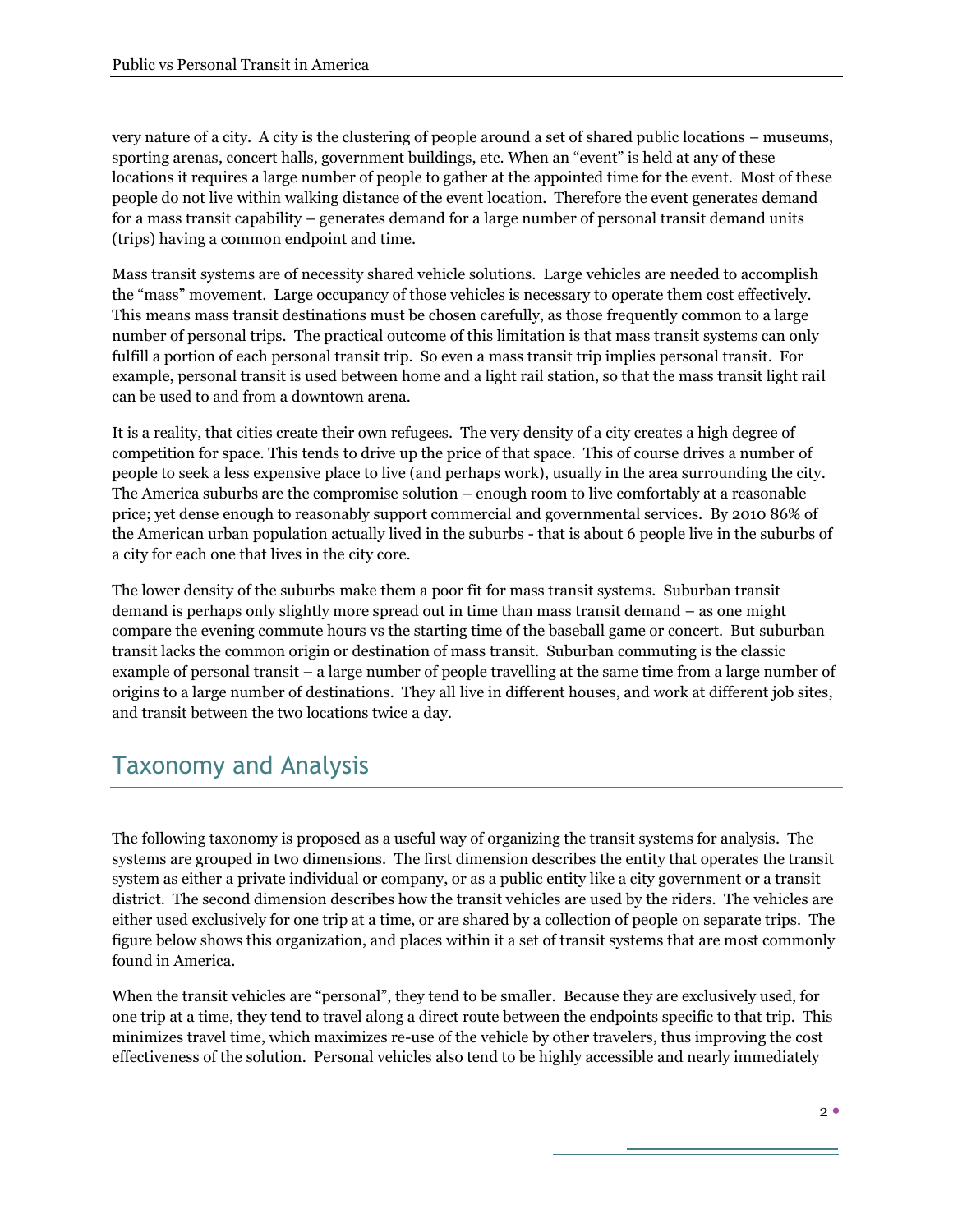available. They are usually stored in a parking lot which is only a short walk from the endpoints of the trip, or are dispatched specifically to the location starting the trip on demand. So there is typically very little wait time, and most of the transit time is in the vehicle rather than getting to or from the vehicle.



"Mass" transit vehicles tend to be larger in order to accommodate servicing multiple travelers simultaneously. Because they are shared for multiple trips at a time, they tend to travel mostly along heavily travelled routes, connecting destinations frequently used as intermediate points for personal trips. These intermediate points are an approximation for collections of endpoints. This tends to increase the travel time for personal trips for multiple reasons. First the travel distance is longer, since the route is indirect so it can include the intermediate points to intersect with mass transit. Second, the travel rate is slower since the shared vehicle must stop and start along the way to let off and take on new riders. Third, a greater amount of time is needed for the personal travel between the endpoints and the intermediate points – walking or driving to/from the mass transit station. Fourth, wait time is greater. The shared vehicles are too big to be stored locally, and are too costly to be left idle. So they typically travel along the shared route according to a pre-designated schedule. When the traveler arrives at the station, there is some amount of time lost waiting for the next vehicle to arrive at the station. Mass transit vehicles are made cost effective by the degree of sharing they accomplish. Good scheduling and routing usually permits mass transit vehicles to operate more cheaply than personal transit vehicles.

There are multiple types of mass transit vehicles, including airplanes, trains of various sizes and with various interior configurations, boats of various sizes and with various interior configurations, and busses of various sizes. Generally in America the larger vehicles are used for the longest distance travel. For the most part long distance travel – that is inter-city travel - is serviced by private companies (recognizing that Amtrak is a company set up by and subsidized by the US government). This document is focused upon urban transit, and so it will not speak more about private mass transit. Urban mass transit in America is mostly run by public entities.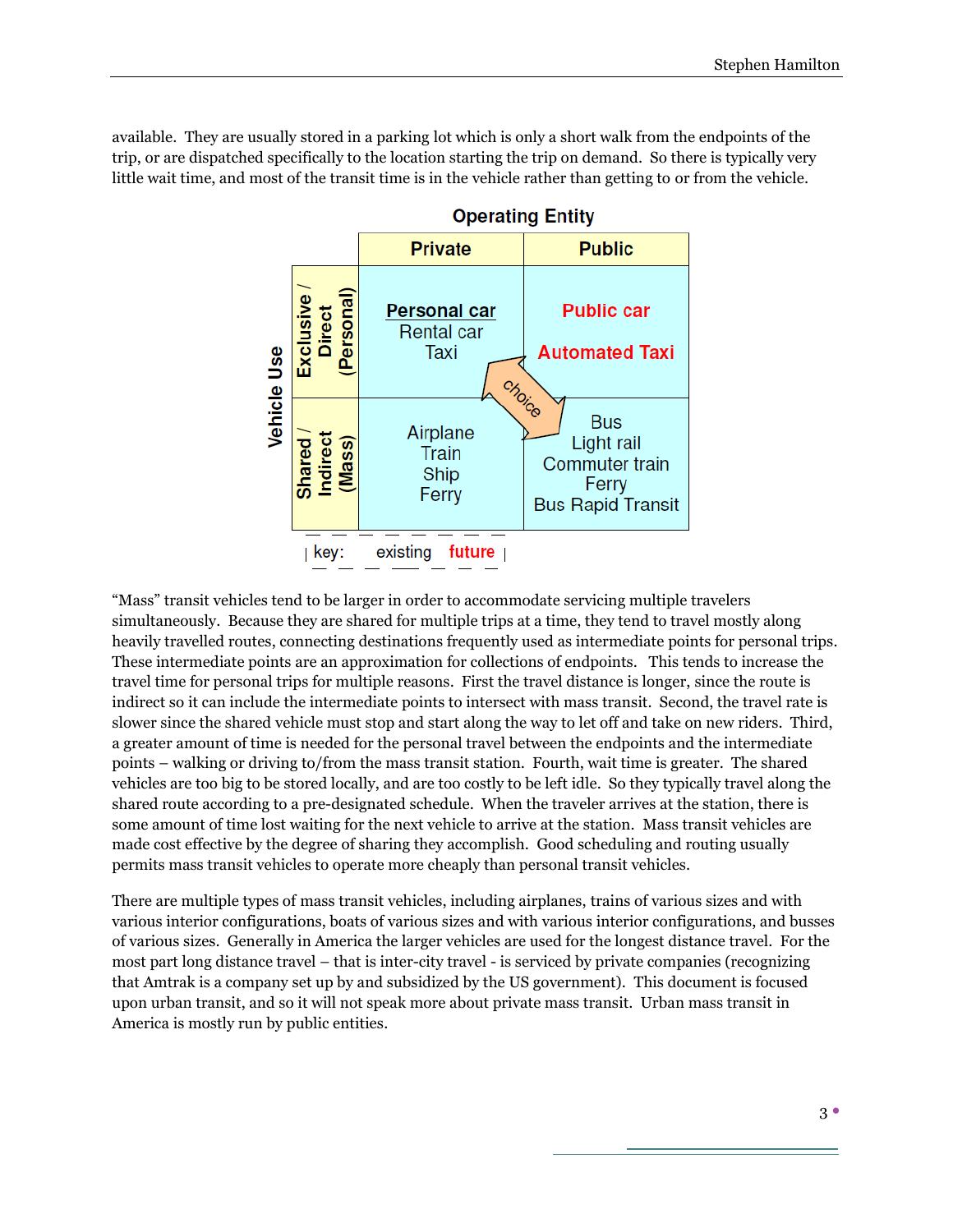### The Economics of Transit

Busses are the cheapest and most flexible among the urban mass transit vehicles. Since they share the same roadway infrastructure as cars, capital outlays are limited to the vehicle purchases. And routes can be changed easily to accommodate demand, using all but the narrowest of city streets. Ferries are similar to busses in that destinations and routing are flexible, and the systems have no right of way capital costs. But ferry systems are obviously limited to transit over waterways. Commuter train systems and Light Rail systems require right of way infrastructure (rails, crossing protection, etc) and stations, in addition to the rolling stock. So capital outlays are greatest for these systems. Commuter train systems are typically fully grade separated from pedestrian, bicycle, and automobile traffic, operating either as an elevated system or a subway, or sometimes a little of both. Subway construction is particularly expensive (\$100M - \$200M per mile), but elevating heavy rail is also costly (\$40M - \$60M per mile). Light Rail on the other hand, typically shares much of its grade with automobile traffic. So light rail capital outlays are somewhat lower than commuter rail (\$20M - \$50M per mile). However, the grade separation of commuter rail provides it with immunity to automotive traffic congestion. This is an attractive quality during rush hours, when automotive congestion is at its worst. Light Rail is not nearly so immune.

Very recently Bus Rapid Transit (BRT) has become popular in many metropolitan areas. BRT is a compromise between a municipal bus system and a light rail system. One way to think of it is as "Light Rail on rubber". Busses are used as the vehicles, and city streets are used for right of way. However, some degree of grade protection is provided to permit the busses to move more rapidly and more independently from regular automotive traffic. This can vary between fully dedicated BRT lanes, to lanes shared with automotive "express" traffic. The busses make relatively fewer stops than municipal busses, and may use small street stations for these stops (similar to light rail stations). The busses are often slightly bigger than municipal busses. BRT is aimed at longer distance urban commuting, such as between the suburbs and the city core, or between different suburban centers. The frequent stops of municipal busses lower their pace to the point where they are very unattractive choices for long (metropolitan) rides. Capital outlays for the busses, the stations, and the grade protection are more expensive than for regular municipal busses, but far lower than for light rail equivalents. Route changes and extensions are far cheaper to accommodate than for light rail.

Essentially all of the public mass transit vehicles in America employ professional drivers/operators. Salaries and benefits for these operators represent the largest single piece of the operating expenses for these systems. Vehicle and road bed maintenance costs, including the salaries for maintenance personnel are the second largest operating expense. Insurance costs, energy costs, promotion costs, and administration costs are also part of the operating expense load. The total expense load includes amortized capital costs for construction, reserve funding for eventual replacement, and day to day operating expenses.

Revenues for public transit systems include transit fares and advertising. The large size of the mass transit vehicles, and their constant recirculating movement through highly populated areas make them effective venues for bill board advertising. Because the operating entities are public, subsidization from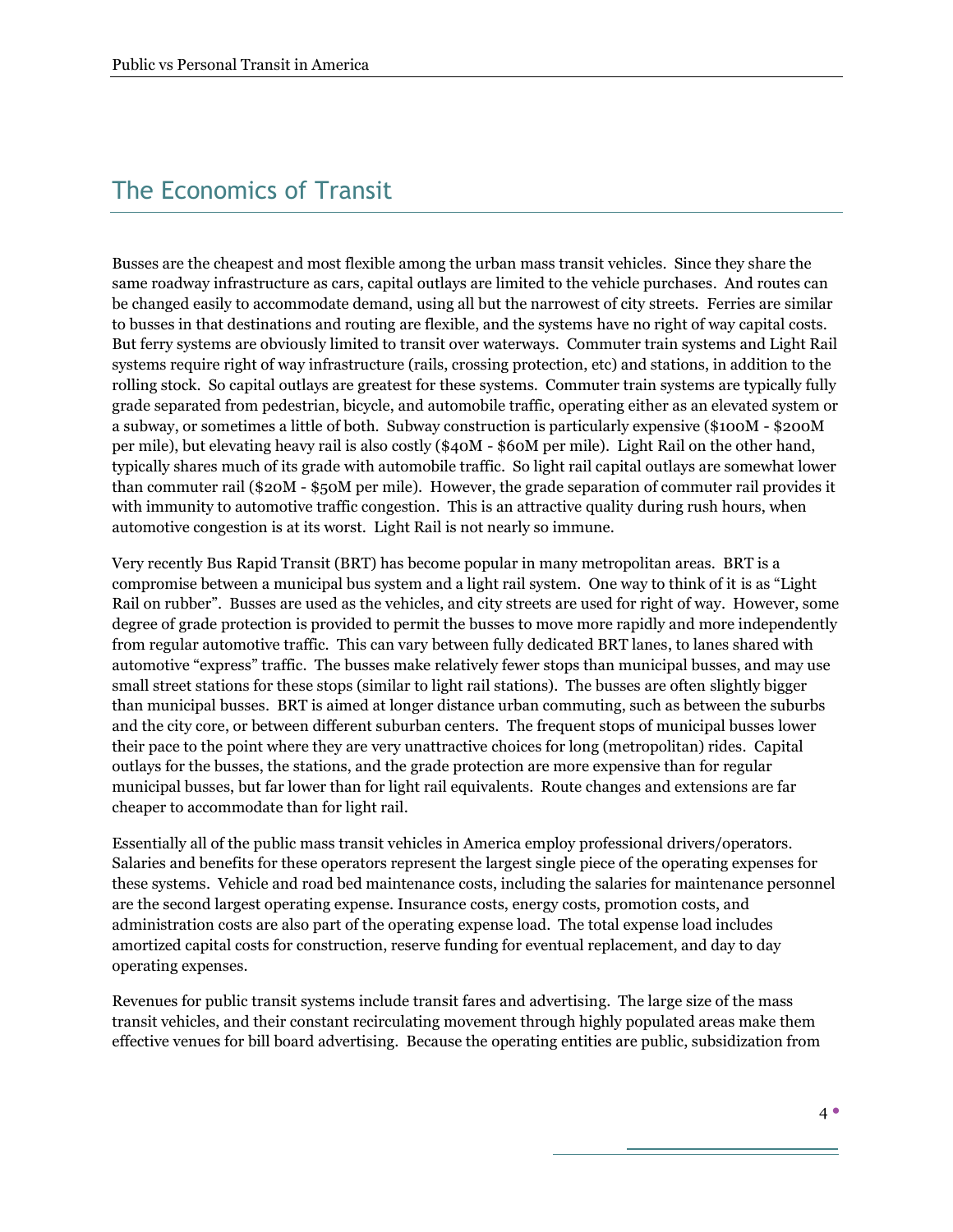tax revenues is also a possibility. When revenues are not sufficient to cover total expense load, these entities have difficult choices to make between cutting back on less profitable service, raising transit fares, or relying upon subsidization. Either cutting back service or raising transit fares could reduce ridership, and therefore revenues, and so may not reduce the operating deficit. So there is a natural incentive to rely upon subsidization. This reliance is easy to argue, as the transit service is a public good. Most transit districts in America operate either at break even, or with some degree of subsidy.

Public subsidization of public transit makes rider cost for transit more difficult to calculate. Is the appropriate cost the ticket price alone, or is it the ticket price plus the portion of the rider's taxes used to subsidize the ride ?

Essentially all "personal" transit in America is operated by private entities. Essentially all personal transit in America relies upon the automobile as the vehicle. The dominant form of personal transit system is the individually owned and operated automobile. This form is dominant for economic reasons.

First, use of a personally owned car is expensive! It is an all expense and zero revenue endeavor. The owner is responsible both for the amortized purchase costs (auto loan or lease payment) and for all the operating expenses. These expenses include insurance costs, fuel costs, maintenance costs, and registration costs. The owner may also be responsible for storage/parking costs when he is not using the vehicle.

Use of a rental car is just like use of a personally owned vehicle, except the user is not directly responsible for the ownership costs of the vehicle – purchase, registration, and maintenance. The user is still responsible for insurance costs and fuel costs and parking costs. Insurance costs are usually higher than for personally owned vehicles. But the private company offering the car for rental does have to pay the ownership costs for the vehicle, and it needs to operate at a profit. So all the ownership costs plus the profit are passed through to the renter in the form of the rental fee. In the end the renter pays more for vehicle use than if he owned the car personally. This economic reality is why rental car systems serve a niche of the personal transit market. They are good for short term demand where vehicle purchase is not pragmatic.

Another form of personal transit system that utilizes the automobile is the taxi service. In this case the taxi company is not just the owner of the vehicle, but also the operator. So the taxi company is responsible for all the ownership costs of the vehicle as well as all the operating costs of the vehicle. In this case the salary for the taxi driver is a large additional operating expense. Again all of these costs, plus a profit, must be passed through to the transit consumer. A driver earning a below national average income of \$30,000/yr, carrying riders 8 hours per day, 5 days per week, and 50 weeks per year, and able to operate his taxi at an average speed of 15 miles per hour, (would be considered the most productive taxi driver of all time, and) would add an operating expense of \$1.00 per mile to the taxi fare. Amortizing the driver's salary and benefits over a very small group of travelers makes taxi systems the most expensive form of personal transit. This economic reality is why taxi systems serve a niche of the personal transit market. They are good for extremely short term demand – single trips - where even vehicle rental is not pragmatic. They are especially good for trips where parking costs are prohibitive, or when capable drivers may not be available in the traveling group – foreigners or drinkers.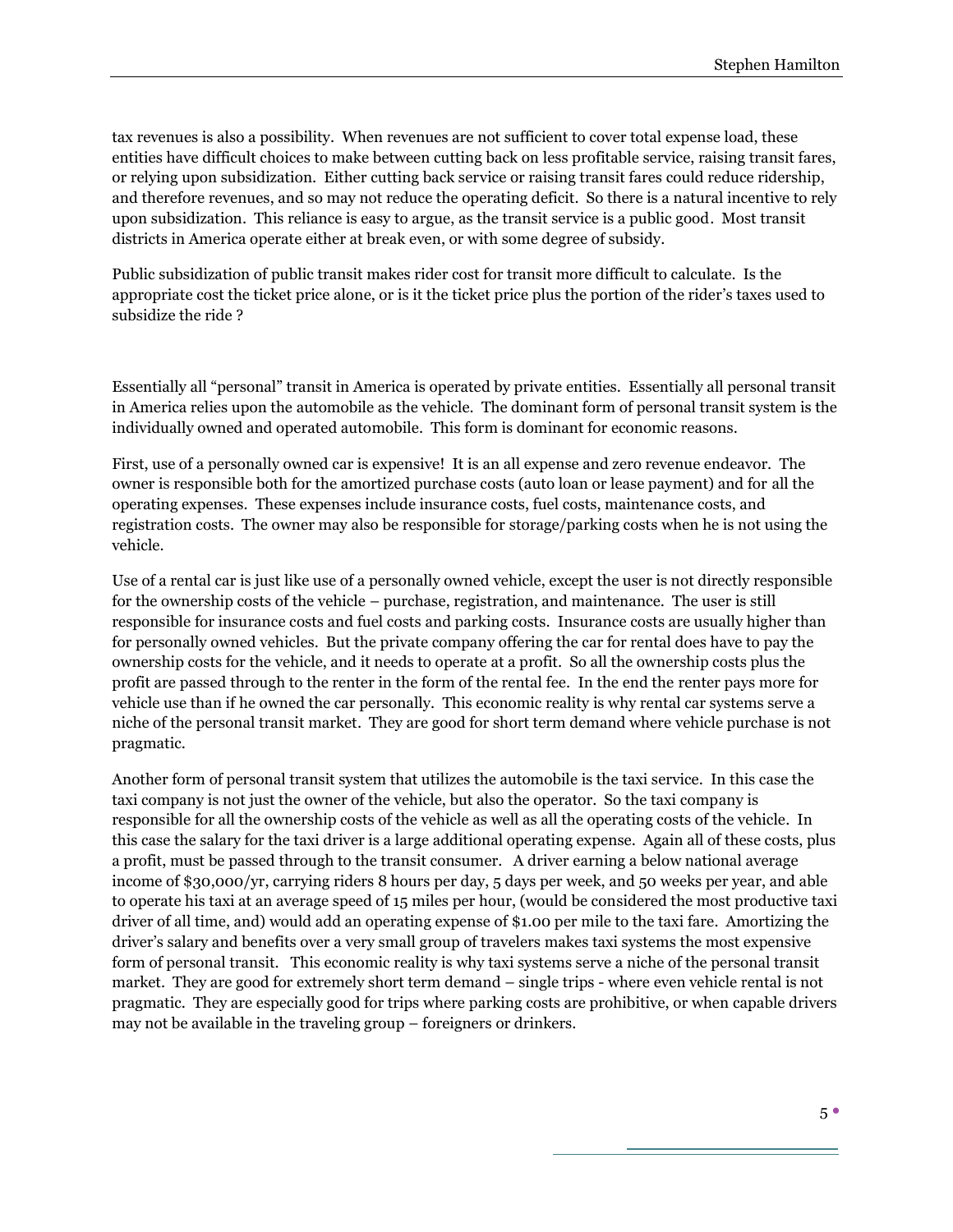A few recent commercial experiments are worthy of note. A company called ZipCar seems to have been somewhat of a success in altering the rental car business. Traditionally the major rental car companies had pricing models that favored a minimum rental interval of 1 day. A few had hourly rates, but these rates were set to discourage use since the company incurs expenses performing car turn-around. ZipCar focusses upon short term (hourly) rental as its primary target market. One measure of its success is that most of the traditional rental companies have now set up their own programs to service this market niche. But ZipCar is just a rental car company, and nothing about it alters the fundamental analysis presented above.

Uber is another company frequently in the news lately. While Uber has unique dispatch technology, it is still essentially a taxi company (or at least a taxi collective). It is intended to entice a new pool of amateur drivers to enter the taxi driver profession on a part time independent basis. The effect is to replace the professional taxi driver work force with a lower cost work force. As quantified above, driving a taxi barely provides a sustenance income. But this extra income can be used to offset some of the operating expenses borne by a private owner of a vehicle. So that private owner may be willing to work part time for a lower rate than would a full time professional driver. By implementing an auction process for fares as part of the dispatch technology, Uber encourages a "race to the bottom" on the benefit to be gained by these amateur/ignorant independent drivers. An independent driver who picks up riders who share part of his normal commute path can benefit at almost any fare (since he sees some revenue and does not increase his operating costs appreciably). But an independent driver who picks up riders for trips un-related to travel he would otherwise do, must receive a fare at least as great as the operating expenses for his vehicle in order to see any benefit. The smaller the excess is of the fare over those operating expenses, the smaller payment he receives for his time (to offset the expenses of his personal travel). Therefore, Uber only improves taxi economics to the extent that it enables "natural ride-sharing" – that is riders being picked up by Uber drivers already travelling near the rider's route. Ride-sharing boards have been facilitating this activity for years. Uber has provided a slick app to make it more wide-spread and to facilitate some economic benefit to the vehicle operator. It is yet to be seen whether the Uber economy will sufficiently develop so that Uber-taxi could be a cost competitor to personal ownership of a vehicle.

### Private-Personal vs Public-Mass Transit

There has been, still is, and likely will continue to be a conflict/competition between mass transit solutions and personal transit solutions. They compete for use of land; they compete for public funding; and they compete for the time spent by people in transit.

Multiple transportation technologies exist for use in mass transit, as discussed above. These forms all possess the essential attributes for economic viability – large vehicles able to support high occupancy; and operation by individuals or very small crews. When applied in corridors having high demand, these technologies can be cost effective. Regular schedules can be run over routes relatively short in length, with operating costs being roughly proportional to route length times the frequency of operation. These operating costs and the labor costs associated with the operating crews can be amortized over the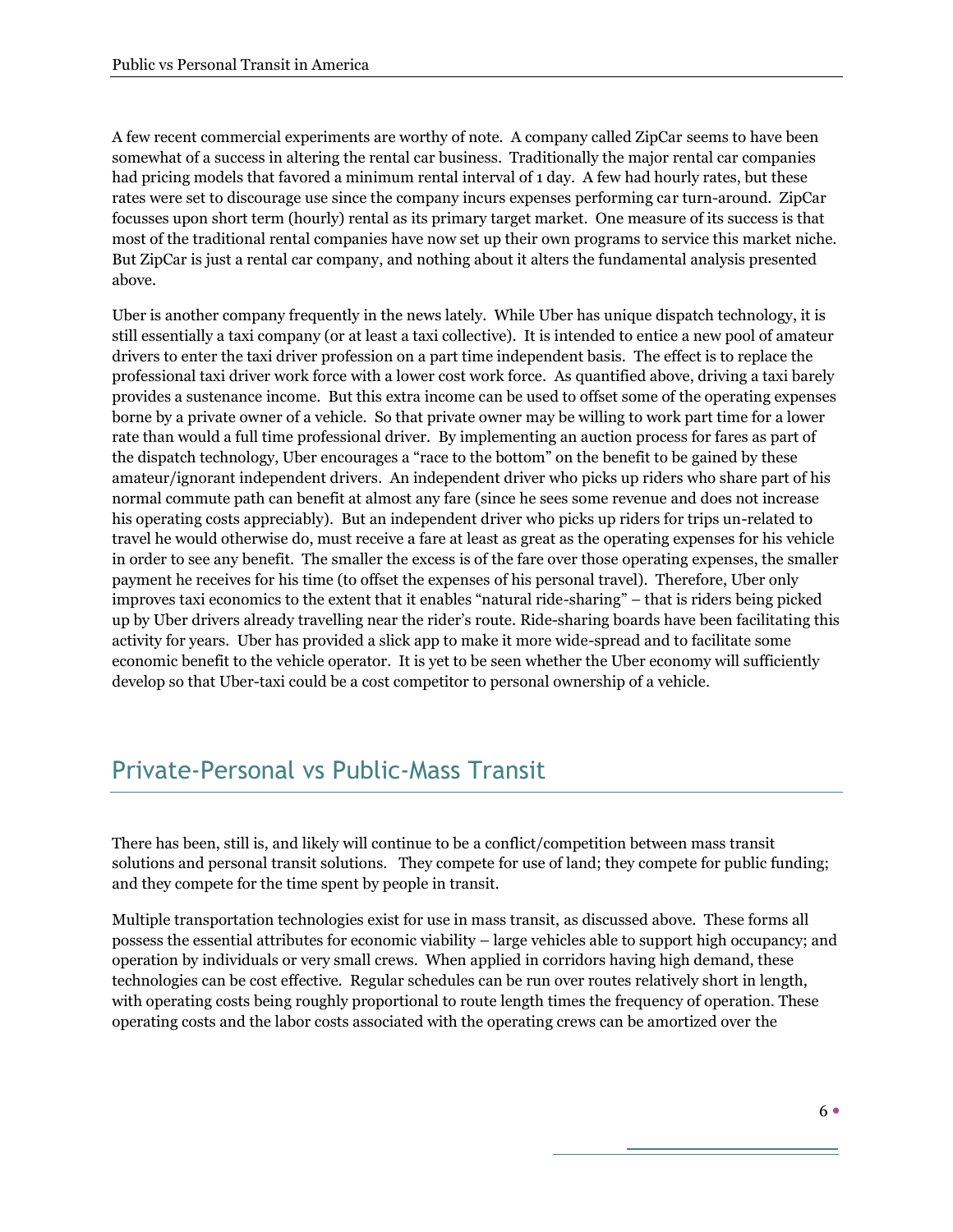revenues produced by the high occupancy to achieve break even operation or better. Most transit districts do have at least a few transit routes that operate at a profit (even if the overall system does not).

To date the family sized (personal) automobile is the only transportation technology available for use in personal transit. It is dominantly applied as personal transportation, as explained above. The purchase costs and operating costs of a personal vehicle are somewhat less than those of a bus, but the primary reduction in cost is obtained by the use of an amateur crew (does not get payment for driving) of limited size (driver only). Since the average occupancy of a family vehicle is low  $(1 - 5$  people), the lower operating costs still result in a higher average cost per passenger mile versus mass transit. But for many working Americans it is still an economically viable solution, even if an expensive one.

Since mass transit technologies are more readily available than personal transit technologies, and since mass transit economics are more understood and proven, transit districts have typically attempted to employ mass transit technologies to serve personal transit demands. After all, most mass transit demand is made up of at least one part personal transit demand – between one or both endpoints and the mass transit station(s). A large percentage of the mass transit riders destined for an event in the city core originate in the surrounding suburban area and will return there after the event. So in order to be useful, the mass transit coverage must extend out into those less dense suburban neighborhoods. In general transit demand in these less dense areas is not sufficient to support mass transit operating expenses, so these portions of transit routes must be subsidized by the more profitable routes and by funding from the transit district. So transit districts face difficult decisions to optimally manage mass transit systems – balancing profitability (or level of subsidization) with desires to increase ridership and utility.

One technique being applied by transit districts is coordination with city zoning and land use planners. If the fundamental force driving people from the city to the suburbs is land pricing, rather than space, then increasing the supply of urban space can work (to moderate its pricing). So by converting the sprawled suburbs into a cluster of small cities (urban villages) the urban space available is increased while the higher density is maintained in these urban centers. Transit demand will then be concentrated between these centers (and within each of them). Thus the transit problem is molded into a form that fits the available mass transit tools available to the transit district. This approach has many moving parts, and requires a long term focus.

Generally the transit consumer must make a competitive choice for each trip he takes – will he use a personal transit system (probably means drive his own car), or will he use a mass transit system. More precisely, since the mass transit system usually cannot fully support his personal transit unit, the competitive choice is usually between using a personal transit system for the entire trip, or using a personal transit system and a mass transit system in combination. In most cases the mass transit system is slower than the personal transit system, so the combination trip will be slower than the exclusively personal transit trip. An exceptional condition must be present for the combined trip to win this competitive choice. The rider may simply not be able to afford the more expensive personal transit system. Parking availability or costs may be extreme, and push the balance in favor of mass transit use. The trip may occur during rush hour when congestion slows personal transit to an extent that it is equally slow as mass transit. Lacking once of these exceptional conditions, the traveler will elect the personal transit system for the trip.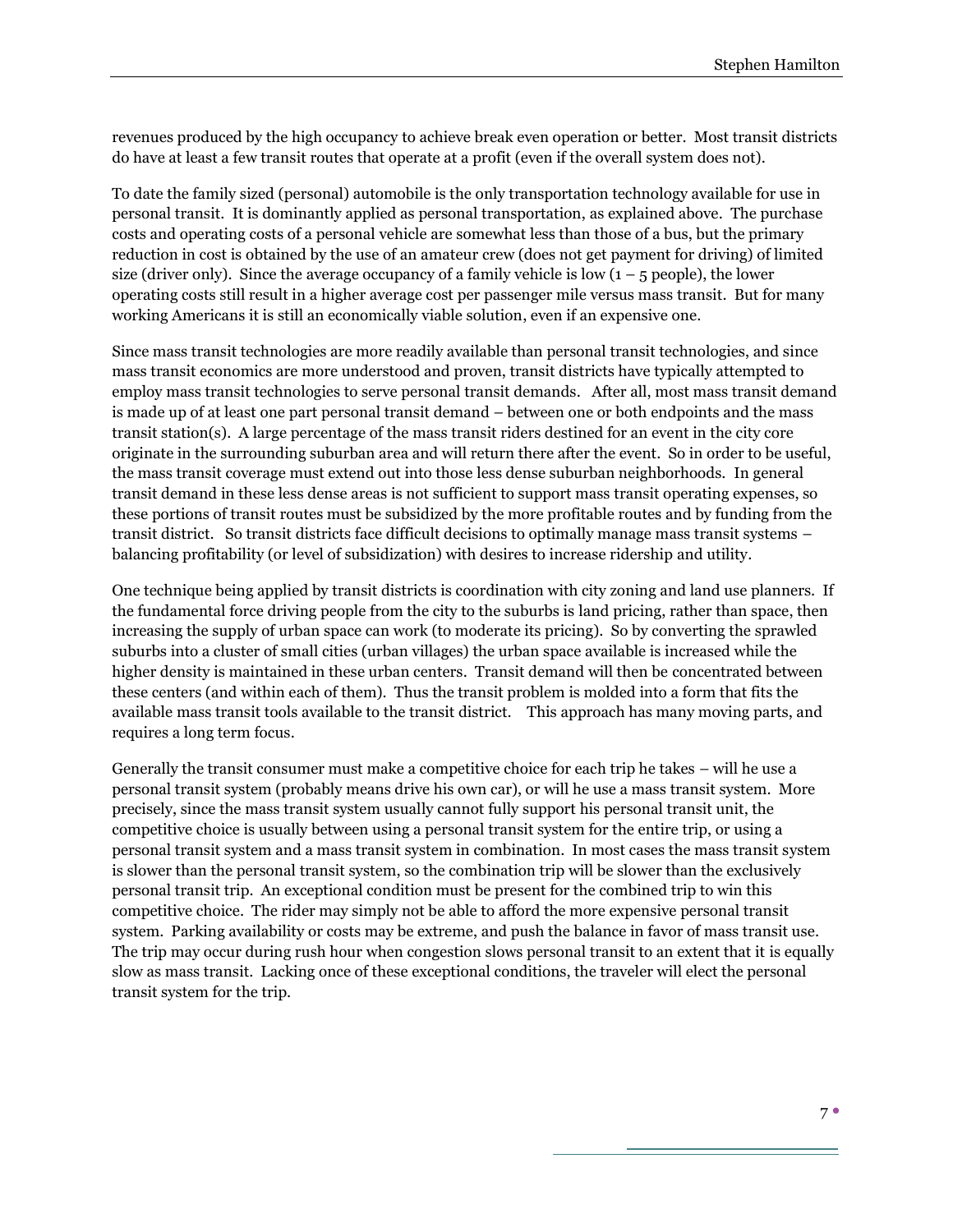This is why the private ownership of personally operated vehicles is the preferred transit system in America. It is able to service all transit demand, and for all but the exceptional cases it is the fastest and most reliable transit system available at an affordable price.

It is difficult for public entities, which fund both mass transit systems and the infrastructure that supports cars, to invest too heavily in mass transit solutions in the face of this competitive reality. What is needed is a viable alternative technology to compete with the private-personal automobile system.

### Possible Future Transit Systems

The distinction between mass transit and personal transit is critical to understanding the future opportunities for the success of transit districts. With few exceptions in America, mass transit systems can only operate profitably in the city cores (and between city cores). The economics of mass transit systems simply do not work for personal transit needs in suburban areas. The only transit technology available for personal transit needs is the family sized automobile. No proven model yet exists in America for anything other than large scale private ownership of cars for personal transit. So in America today, "personal" transit means the privately owned and operated automobile.

Note in the taxonomy figure above that there are currently no transit systems in the Public-Personal quadrant. It seems the analysis indicates pretty strongly this is where success lies. An individual's Private-Personal transit demand is simply too low to achieve significant re-use. Re-use is key to lowering cost, and has ancillary benefits to congestion and parking. This points toward a shared or "public" solution. Meanwhile mass transit cannot cost effectively address personal transit. This points toward an exclusive or "personal" solution.

So a public operated transit technology that is able to efficiently carry small (family sized) groups, on demand, directly between endpoints, and then be re-used for other travelers has the potential to be cheaper, widely used, and beneficial to the community. Are any on the horizon ?

#### Public cars:

Mass transit technologies exhibit a higher duty cycle (or degree of re-use) than does the sole personal transit technology – the automobile. When one passenger disembarks a bus, others board or remain on the bus. So the bus remains in productive use even though the disembarking passenger is finished with it. Personal vehicles (and rental cars) are parked when not being used by the owner (or renter). To date no transit districts have attempted to deploy family sized automobiles for public transit use, in a fashion to improve this duty cycle. In recent years a few private organizations (for profit and non-profit) have attempted to establish shared vehicle fleets using family sized vehicles, with limited success. ZipCar is an example of a private, for-profit company doing this.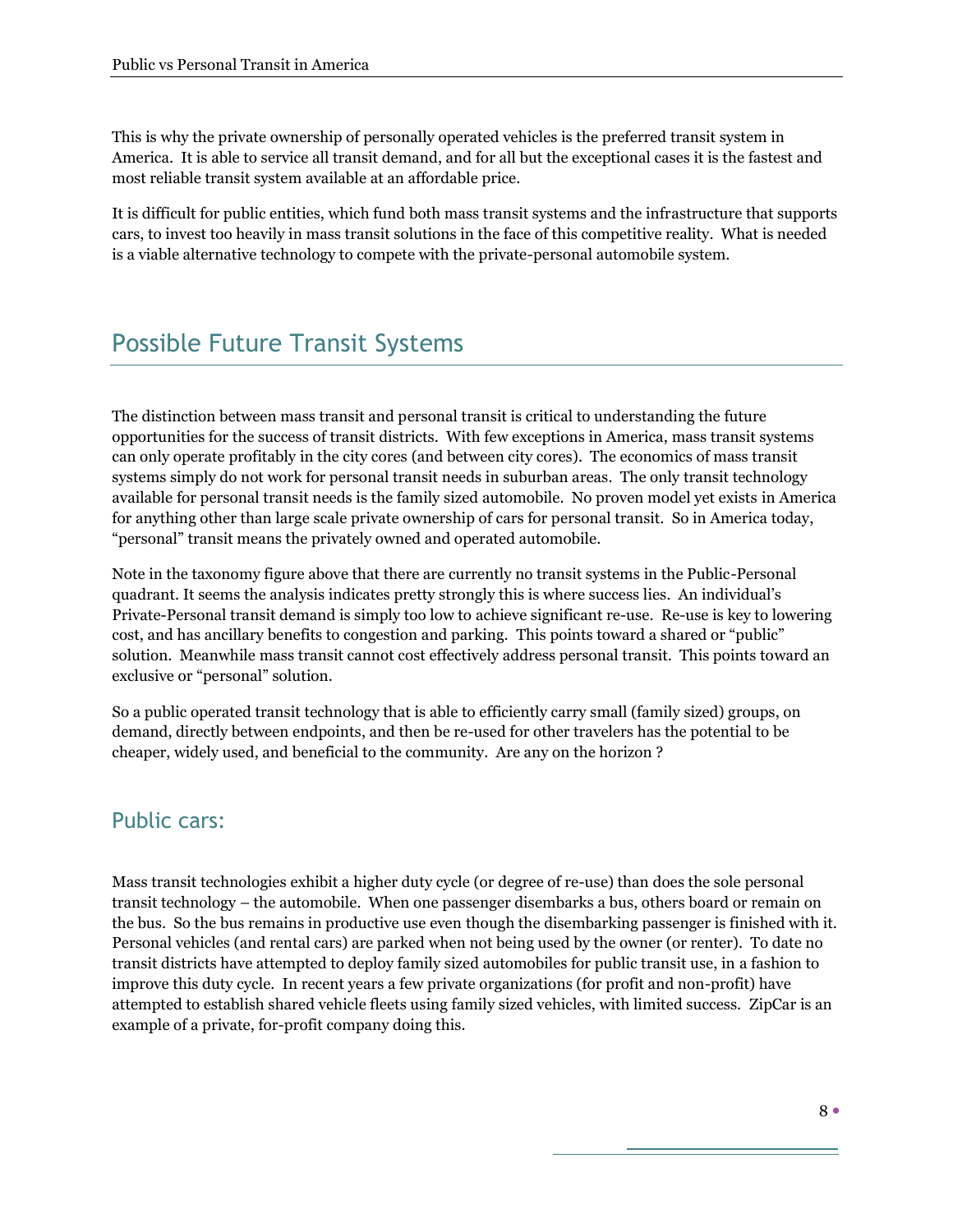Such a solution requires a certain critical mass – enough cars in enough locations - in order to be effective. So economic viability on a large scale is not yet proven. But the volume purchase power of a public entity should provide the ability to purchase, register, insure, fuel, and maintain vehicles more cheaply than individual owners can. Further the public entity probably already has parking spaces along streets and in buildings over a wide coverage area. To the extent this system works it will actually reduce parking demand (through higher re-use of cars in the coverage area).

The system would operate like a public Uber-Zip car. Riders would be issued a special transit card after demonstrating themselves as licensed drivers. Likely their driving record would assign them to a risk pool which would affect their pricing. The public entity would purchase a large number of vehicles and equip them with GPS and communications technology similar to OnStar. A number of dedicated parking locations would be set up spread out over the coverage area. Rental agreements might be established with commercial parking facilities to reserve a portion of their spaces. The cars would be parked in these parking spaces. A rider would access an on-line app (Uber-like) to specify their trip. The app would direct them to an available car parked nearby, and reserve the car and an empty parking space near the destination for a period of time. The rider would use his transit card to unlock the vehicle, and drive it to the destination, being directed to the reserved parking space by on-board navigation. He would then leave and lock the vehicle, and the transit fare would be deducted from his card. The vehicle would then be available for dispatch to another rider. The app could even detect and facilitate ride-share opportunities.

Since the operating expenses are lower than with private ownership, and since the public entity can operate as a non-profit, the "public car" system has the potential to offer riders lower cost transit than private-personal vehicles. The users also avoid parking expenses. Transit times should be identical to private-personal vehicles, with the possible advantage of time saved looking for parking. The transit district sees additional benefits. Because vehicle re-use is higher, time based expenses like financing and insurance are further reduced. Also because of higher re-use, fewer parking spaces are needed, and traffic congestion is reduced. Therefore fewer public dollars need be spent mitigating those problems. The system records transit use on a per trip basis. This can facilitate other public planning activities.

The system can start a certain size and then grow in increments as use warrants. Thus it offers considerably lower risk to a transit agency than does investment in a new mass transit system.

The system may not scale over large coverage areas. Often urban areas are zoned to create daily migration patterns – moving from residentially dominated neighborhoods to commercially dominated neighborhoods in the morning, and then back in the evening. This migration could saturate the system provisioning, so that vehicles or parking is exhausted in some neighborhood for a portion of the day. If this saturation were to occur, the system would become partially un-usable for that portion of the day. Deploying the system as a feeder system to existing mass transit tends to mitigate this effect. It becomes a combination of smaller coverage areas (surrounding the mass transit station) rather than one big coverage area. Some reverse runner work force might also be beneficial, to react to and counter the effects of near saturation situations.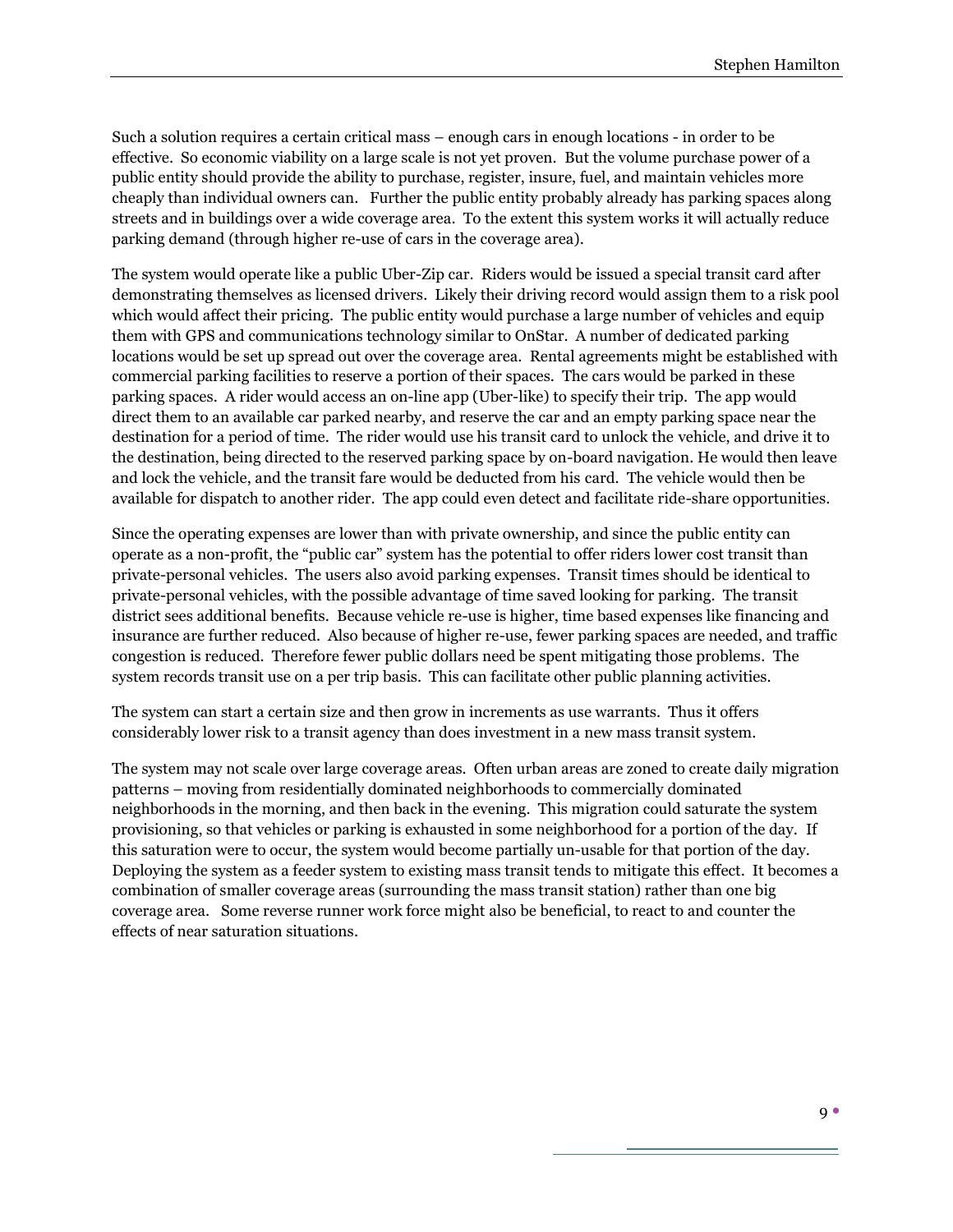#### Automated Taxis:

The automated (self-driving) car has been coming for some time (accelerated first by the DARPA challenge and recently by the Google car). The automotive industry is now committed to this direction of evolution. Incremental capability is already rolling out in new car offerings, and full mass deployment is predicted by about 2030 (15 years).

It is the intention of the automotive industry to deploy this technology to the traditional individual market for private-personal vehicles. This would be a mistake. It would be a missed opportunity – increasing the cost of transit and adding to the burden of transit districts, when it should instead lower the cost of transit and ease the burden on transit districts.

The autonomous capability added to cars requires additional advanced electronics and sensors, and software of considerable complexity. These add cost to the vehicle and as such will increase the purchase price. There will certainly be some degree of increased maintenance cost to keep this capability operating properly and reliably. The impact of the technology on insurance rates is yet to be known. It is likely that at least initially, with the technology unproven in widespread deployment, insurance underwriters will demand a risk premium. Whether vehicle manufacturers will offset this premium or it will be passed on to the vehicle owners is to be seen. In the long term, the equipment and maintenance adders may be quite small, and the feature may qualify for an insurance discount which more than offsets that adder. But for an initial period of years the capability will increase costs.

For some considerable length of time (decades perhaps) autonomous vehicles will share the roads with human driven vehicles. Google initial experience report – which covers a very small volume limited local deployment - already indicates some problems may result from this. Machine reaction times are faster than human reaction times, which is leading to judgment errors. How is a human driver to know quickly that the other vehicle is autonomous, and therefore adjust his expectations for braking speed and distance ? So accident rates may increase even though "its not the machine's fault". This drives up local insurance rates, average maintenance/repair costs, and policing and liability adjudication activity. All these costs are ultimately borne by the existing car owners and tax payers. More frequent accidents also add to the average level of traffic congestion, with increases transit times.

An owner of an autonomous vehicle has other incentives which work counter to the public good. Since the owner is freed from the task of driving, he can make other productive use of his commute time. This may promote him to travel more and farther. So the number of vehicles on the road will increase. If parking rates are high locally and cheaper some distance away, there is an incentive to have the car park itself farther away. This means more miles driven and more cars on the road at any given time. In fact there may be an incentive to not park at all. If the vehicle can be operated for O \$/mile, and can drive at a slow rate S mile/hour, then if parking rates exceed O\*S \$/hour it is cheaper to have the car just drive around empty. This not only adds more cars to the road, it adds more slow moving cars to the road (since  $O^*S$  is minimized by lowering S).

Now consider the missed opportunity. Consider if a large entity – public or private – uses the autonomous vehicle technology to increase re-use of the vehicles – an autonomous taxi entity. The additional expense of salary and benefits for the driver is eliminated from the economics of the taxi. So it should be able to operate as cheaply as a private-personal vehicle. In fact the re-use drives up miles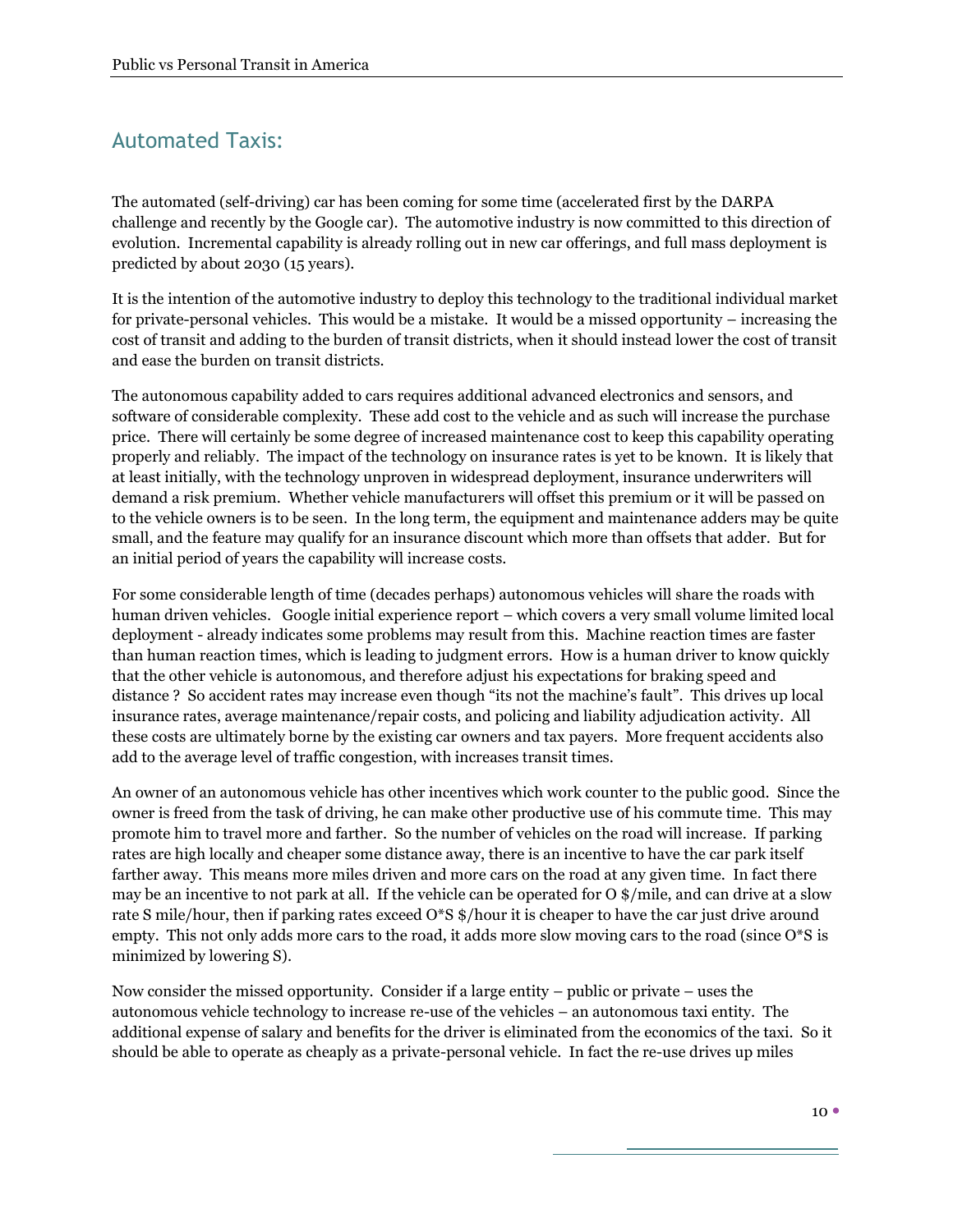driven per month, which lowers per mile costs associated with time based expenses such as financing. And volume purchasing lowers the other costs associated with vehicle ownership. So the taxi ownership and operating expenses should be lower than for individual ownership. These savings can be passed through to riders in the form of lower taxi fares to the point where taxi transit is cost competitive with private-personal transit. This should promote market share growth.

Taxi travel is already competitive with private-personal transit from the perspective of transit time. Widespread use of automated taxis would reduce the number of cars on the road (by increasing re-use), which would ease congestion and lower transit times for everyone. It would also shift the mix of autonomous and human operated cars more rapidly in favor of autonomous. The real safety and transit time benefits of autonomous vehicles will not be seen until there are no human operated vehicles. The higher re-use also minimizes the need for parking and allows that parking to be more conveniently located.

If a public entity (non-profit) is the autonomous taxi operator, then transit rates can be lowest since no profit is included in them. It also makes integration with mass transit and regional parking planning easiest. Implementation by this entity of the "public car" concept previously described becomes easier. User qualification as drivers is no longer required, nor is a staff of runners to fight saturation situations.

#### **Conclusions**

Transit districts in metropolitan areas in America have struggled for years to provide popular (functional, convenient, user-friendly) and cost effective transit. They have largely failed to come to grips with the reality that metropolitan life is a mixed of urban and suburban environments, biased in favor of suburban. The only tools these districts have been able to employ are mass transit technologies. These technologies are a poor fit for suburban environments. The only way transit districts are going to meet with full success is to shift their focus to deploying personal transit solutions. Personal transit – vehicles available on-demand, that travel directly between the desired endpoints – is necessary in order to offer competitive transit times. Fleet ownership and vehicle re-use (time multiplexed sharing) is necessary in order to lower transit cost. Competitive transit times with lower cost will successfully garner transit market share.

Technologies already exist today to support this different focus. The automotive industry is already moving in a direction with the autonomous vehicle that will better serve this focus over the coming decades. But transit districts cannot delay in adopting this new direction. If they wait too late, then existing commercial forces will deploy autonomous vehicles in manners which increase the burdens on the transit districts, and make it more difficult for them to move later.